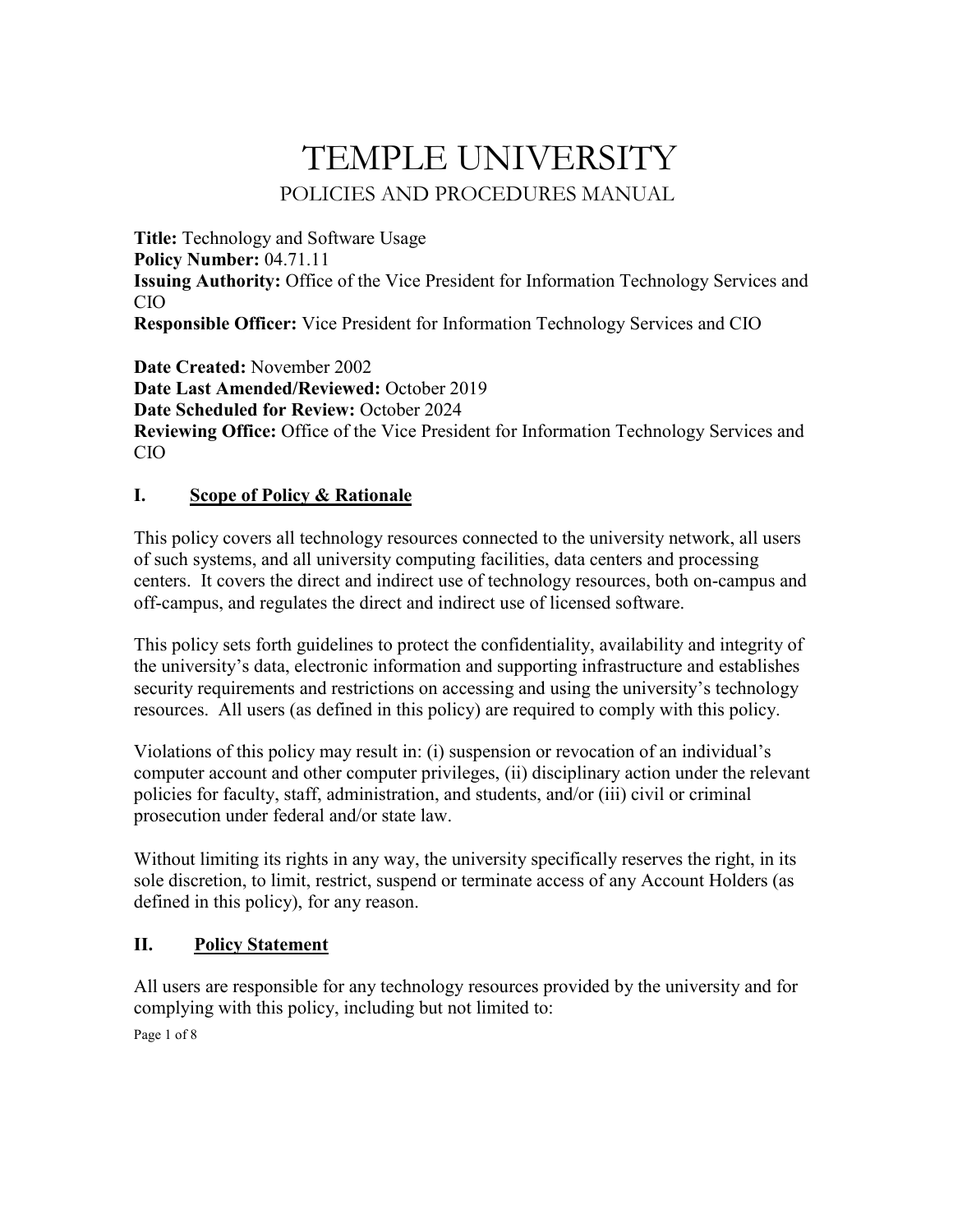- a. Account Holders shall access only those resources authorized by the University as defined by the Information Technology Services' System Access by University Enterprise Role [\(https://its.temple.edu/sites/its/files/imce/Policy\\_P60\\_System\\_Access\\_Grid.pdf\)](https://its.temple.edu/sites/its/files/imce/Policy_P60_System_Access_Grid.pdf).
- b. Account Holders may not use technology resources in connection with activities prohibited by any applicable university policy or by any applicable laws, ordinances, rules, regulations, or orders of any public authority having jurisdiction.
- c. Account Holders are prohibited from disclosing their own password to anyone and may not search for, access, copy or use passwords of others.
- d. Account Holders may not use technology resources to misrepresent themselves as another individual.
- e. Account Holders may not attempt to gain access to technology resources which they are not specifically authorized to access, or assist others to do the same.
- f. Accounts cannot be shared, transferred to or used by other users. Account Holders may not access or copy the directories, programs, files, data, or documents of other Account Holders without the permission of the applicable Account Holder.
- g. Shared or generic accounts, intended to be used by more than one user, are not permitted without prior written authorization from the Chief Information Security Officer.
- h. Once an account becomes inactive due to retirement, resignation, termination of employment, expulsion, withdrawal, graduation, end of contract or otherwise; University data may be transferred to the supervisor of the Account Holder after obtaining permission from, and at the sole discretion of, the cognizant Vice President/dean, the Chief Information Security Officer and Vice President of Information Technology Services.
- i. Software may only be used in compliance with applicable license and purchasing agreements.
- j. Account Holders must have prior written permission from the Vice President of Information Technology Services to remove or copy any technology resource

Page 2 of 8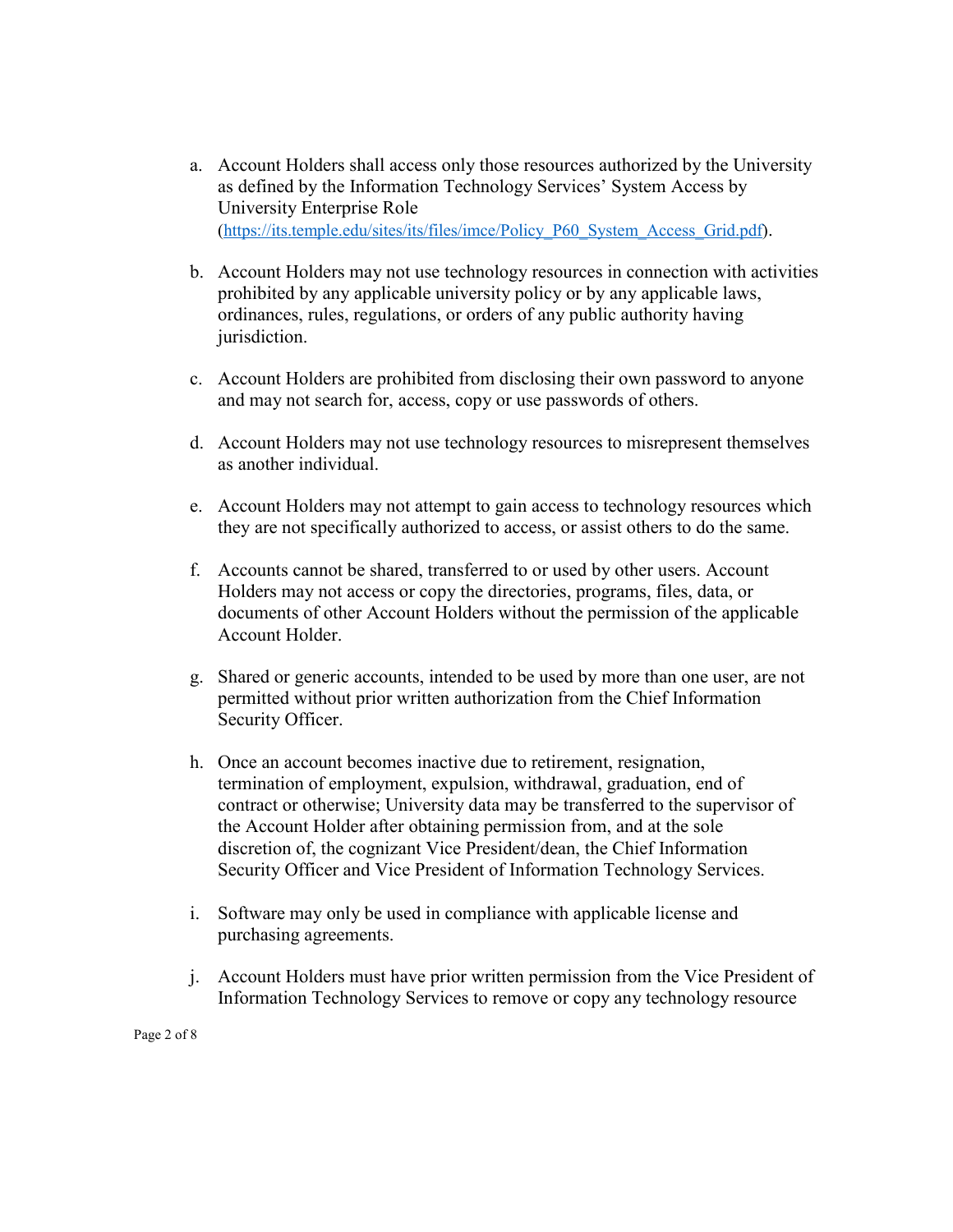owned or licensed by the university.

- k. Account Holders may not use technology resources to send, forward, or otherwise disseminate nuisance messages, messages that would constitute a violation of the university's policies and messages to a recipient who has previously notified the individual that such messages from the sender are not welcome.
- l. Account Holders may not impede, interfere with or otherwise cause harm to others or their activities or create or constitute an unacceptable burden on technology resources as determined by Information Technology Services.
- m. Account Holders may not use or permit another person or entity to use technology resources for non-university business.
- n. Account Holders must not send protected or sensitive data via e-mail. E-mail should not be considered private, particularly in light of the open nature of the internet and related technology and the ease with which files may be accessed, copied and distributed.
- o. The use of a personally owned computer or other personally owned device in conjunction with university technology resources (e.g., the university network) shall be governed by this Technology and Software Usage policy.
- p. Use of any packet-capturing ("sniffing") software, anonymizers, keystroke loggers, or any other device or software product that can be used (or is deemed to be used) to circumvent security controls is strictly prohibited.
- q. Nothing contained in this policy shall create: (i) an Account Holder's entitlement to software, (ii) an obligation for the university to acquire software, (iii) a delegation of authority to any individual to acquire software on behalf of the university; or (iv) liability on the part of the University for an Account Holder's noncompliance with this policy.
- r. The university and its agents (i) shall have the right to audit all universityprovided resources to ascertain compliance with this policy and (ii) may permit software licensors and their agents to audit some or all technology resources to ascertain compliance with their license or other applicable agreements.

## **III. Security**

Page 3 of 8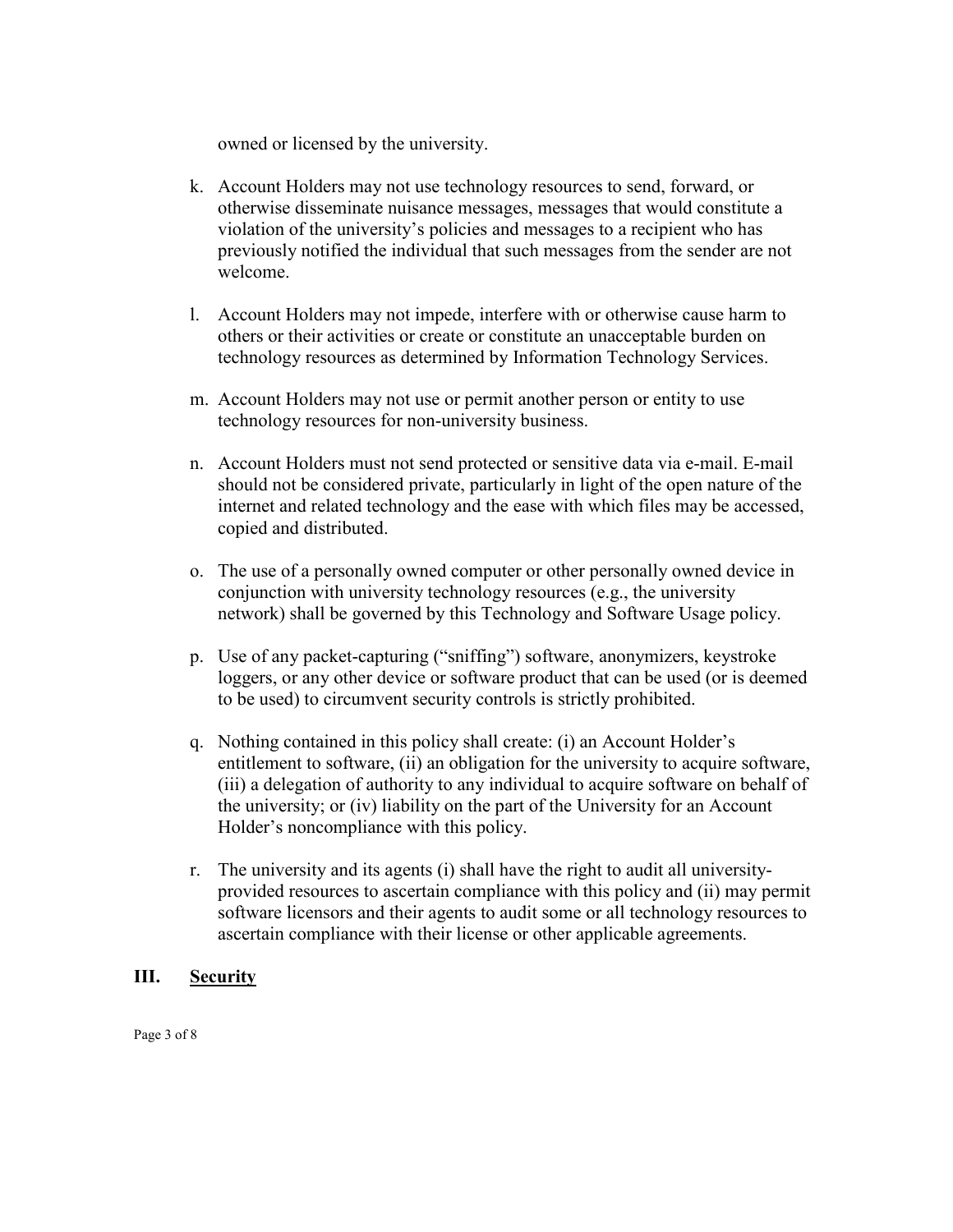- a. Technology resources may not be used to circumvent any security measure of the university.
- b. All devices connected to the university network that are capable of supporting anti-virus software must have the latest Information Technology Services-approved anti-virus/endpoint protection software and be updated on a regular basis (generally within seven days).
- c. All critical security patches must be tested and applied to operating systems, applications, and other software within 30 days of release. It is the responsibility of the system owner to keep systems patched and protected.
- d. Information Technology Services has the right to perform security assessments on any software or device that utilizes the university network.
- e. All servers, computer installations and hosted systems must follow the security baselines established by Information Technology Services.
- f. All software applications, whether hosted on the university network or by a third party, that are intended to hold, process or otherwise handle protected data must be approved by the Chief Information Security Officer prior to the purchase.
- g. Information security tools/devices connected to the university network must be approved by the Chief Information Security Officer.
- h. All IP-capable devices installed on the university network shall have an IP address issued by Information Technology Services.
- i. All personnel responsible for publicly accessible computers must:
	- follow the shared computer software lockdown procedures [\(https://its.temple.edu/policy-protection-publicly-accessible](https://its.temple.edu/policy-protection-publicly-accessible-computers)[computers\)](https://its.temple.edu/policy-protection-publicly-accessible-computers),
	- participate in the centrally managed Information Technology Services patching process,
	- attach keyboards using a locking mechanism,
	- enable encryption on wireless keyboards,
	- install proper secure screws on podium/instructor station security panels, and
	- use AccessNet username and password for authorization. The use of generic and/or local administrator accounts is prohibited except where

Page 4 of 8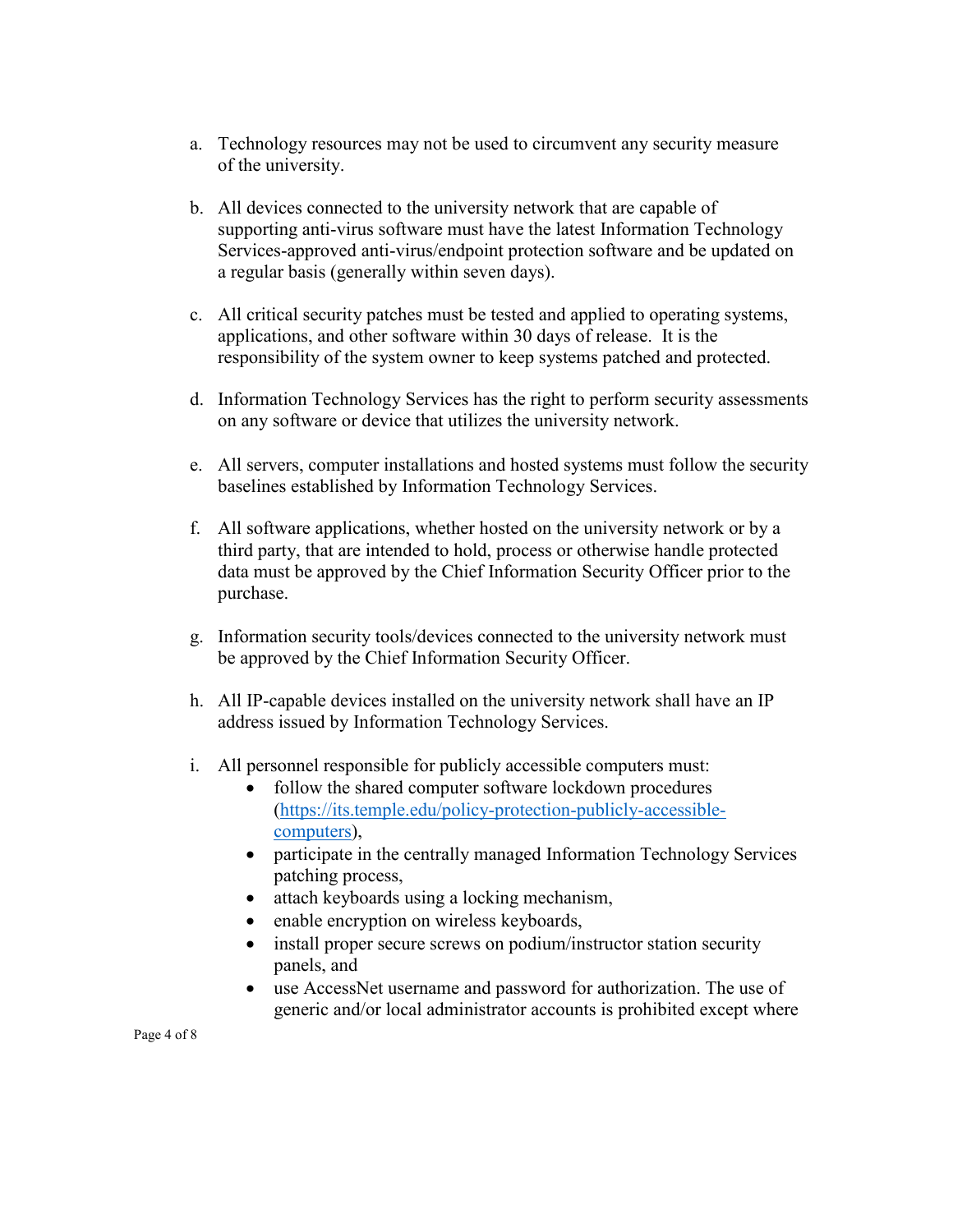access is only provided to a desktop through automatic login on startup and where additional access to any network resources is limited through login/proxy access.

- j. Information Technology Services may filter network traffic to exclude peerto-peer and anonymizer traffic, malware and unsolicited commercial e-mail, and otherwise to best ensure the efficient and effective operation of the university network.
- k. Access to all university data centers and telecommunication rooms shall be restricted to Account Holders properly authorized by Information Technology Services.
- l. Any incident of suspected hacking or intrusion attempts, compromised system, suspicion of password compromise, on-line harassment, or known violation of computer policy will be addressed pursuant to the instructions of the incident response team maintained by the chief information security officer (ciso@temple.edu).

## **IV. Privacy**

- a. Account Holders must take all appropriate precautions to protect sensitive and confidential information stored on their systems.
- b. Computer systems and network devices may be monitored to ensure the security and protection of technology resources. In support of the goal of protecting privacy, all authority to log, intercept, inspect, copy, remove or otherwise alter any data, file, or system resource on Temple University's systems and traffic on Temple University's network rests with the Chief Information Security Officer and Vice President of Information Technology Services. The Chief Information Security Officer and Vice President of Information Technology Services may take action when, at his/her discretion, he/she determines that there is a potential or actual threat to the security or integrity of university computers, computer systems or networks or their authorized use. All such actions are subject to review by university counsel.
- c. All media (regardless of where the media resides) and systems that contain sensitive or protected data that is under the stewardship of the university must be protected in accordance with the Data Usage, Governance and Integrity Policy (Policy [04.71.10\)](https://secretary.temple.edu/sites/secretary/files/policies/04.71.10.pdf).

Page 5 of 8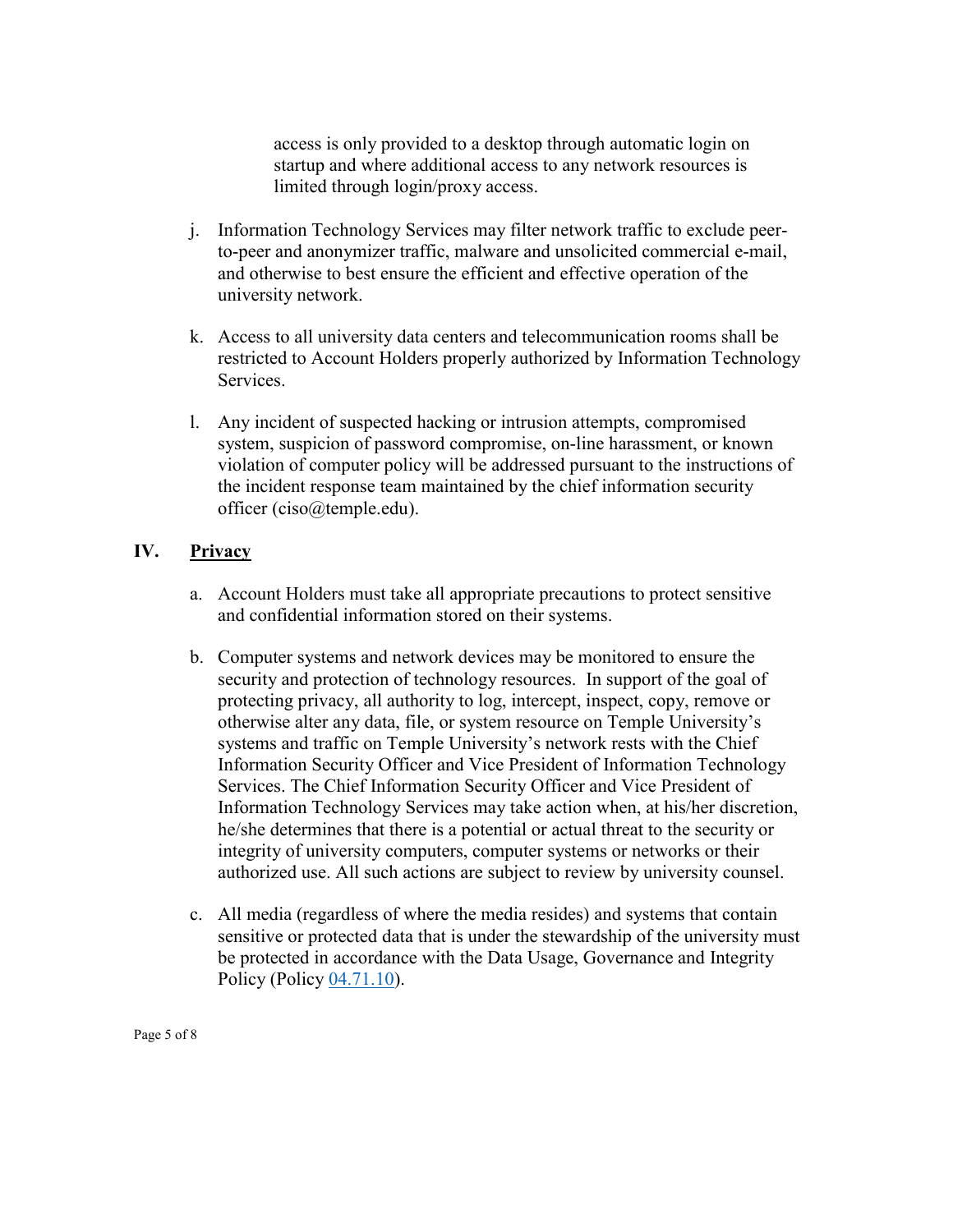d. All media taken out of service which contained protected or sensitive data, including remnant data, and any computer equipment taken out of service, must be purged of all data, or destroyed, by the university's Computer Recycling Center or an approved method authorized by the chief information security officer.

# **V. Definitions**

- a. Account Holders university faculty, staff, administration, students, non-Temple businesses who have a contractual relationship with the university, authorized individuals as outlined in Information Technology Services Guest Access policy, and other authorized individuals as approved by Chief Information Security Officer and Vice President of Information Technology Services. An individual who has been assigned credentials to access one or more technology resources.
- b. Computers includes, without limitation, mainframes, servers, mini-, micro-, super-, desktop, portable, laptop, and mobile computing devices such as smart phones, and all other electronic devices that connect to the university's networks.
- c. Devices includes, without limitation, mainframes, servers, mini-, micro-, super-, desktop, portable, laptop, and mobile computing devices such as smart phones and tablets, and all other electronic devices which connect to the university's networks
- d. IP Address a group of numbers that is used to uniquely identify a computer or other hardware connected to the university network.
- e. Privileged Access an authorized user who has been granted rights or powers, typically reserved for the system administrator, on a computer system.
- f. Shared or Generic Account an account that is used by more than one individual to access a technology resource.
- g. System Administrator an individual who has been assigned the responsibility of administering and managing a computer application or server that performs functions beyond normal desktop or personal computing tasks. Systems administered by a system administrator usually support multiple users and administrators typically have privileged access.

Page 6 of 8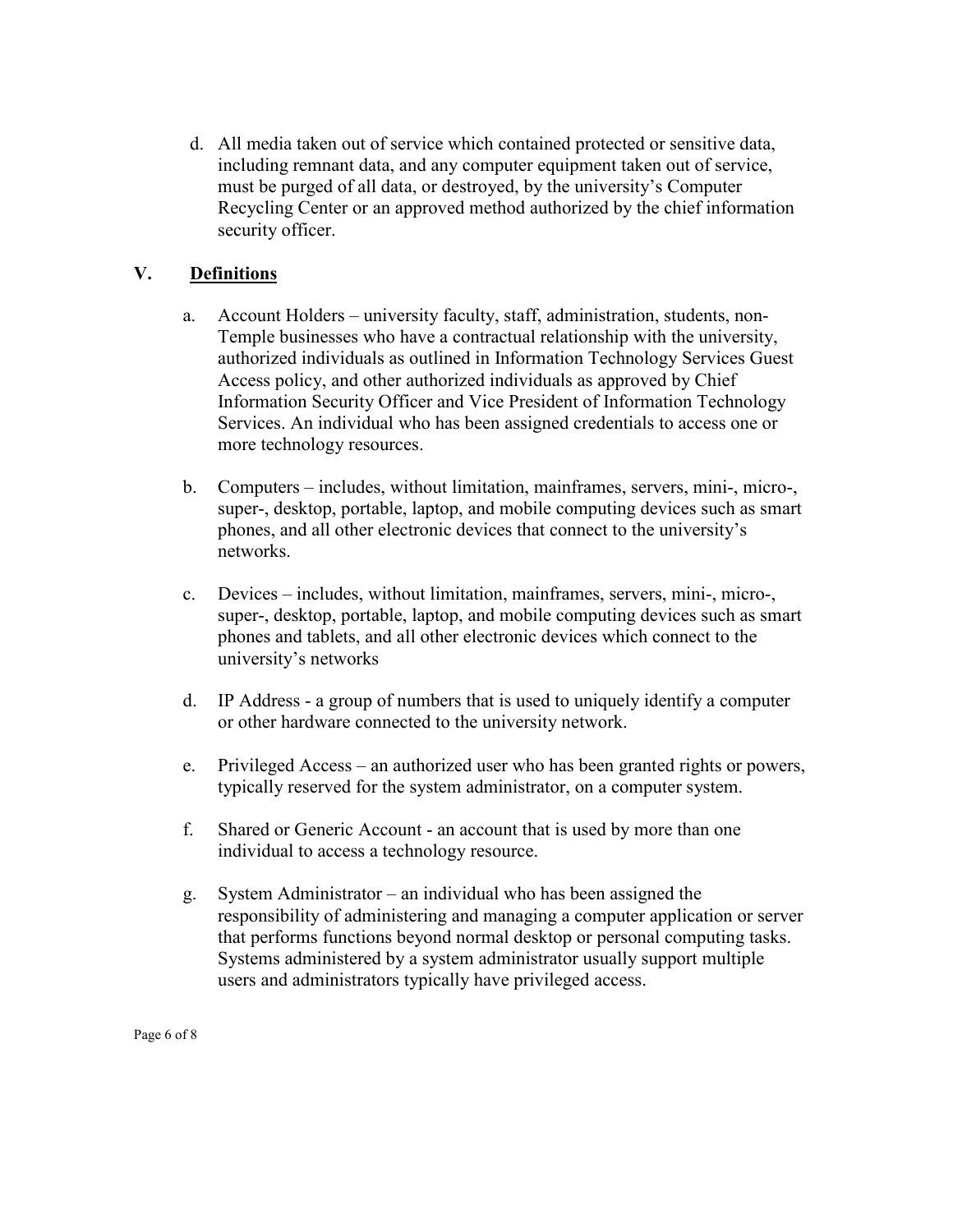- h. Technology Resources any one or more of the following in which the university has an ownership, lease, license, proprietary, managerial, administrative, maintenance or other legal or equitable interest: computers, devices, electronic communications systems, university network, data storage media, systems, terminals, printers, software, files, documentation, accounts, and any other hardware, software, information, or other technology attached or connected to, installed in, or otherwise used in connection or associated with any of the foregoing. The use of a device or other equipment that is not technology resources (e.g., a personally owned computer) in conjunction with technology resources (e.g., the university network) shall constitute the use of technology resources and shall be governed by this Technology and Software Usage policy (policy [04.71.11\)](http://policies.temple.edu/PDF/408.pdf)
- i. University Network all components that may be used to effect operation of university computer networks, including, without limitation, routers, switches, firewalls, computers, copper and fiber cabling, wireless communications and links, equipment closets and enclosures and other facilities, network electronics, telephone lines, modems, and other peripherals and equipment, data storage media, devices and systems, and software.
- j. Temple-Related Individuals Temple students, employees, faculty and applicants for employment and, certain other individuals associated with the university including, but not limited to, alumni, applications, trustees, volunteers, clients, temporary employees of agencies who are assigned to work for Temple University and third party contractors engaged by Temple University and their agents and employees.
- k. Users university faculty, staff, administration, students, non-Temple businesses that have a contractual relationship with the university, authorized individuals as outlined in Information Technology Services Guest Access policy, and other authorized individuals as approved by Information Technology Services.

#### **Notes**

## **1. Dates of official enactment and amendments:**

"Technology Usage Policy" adopted November 2002 and amended June 2010 Also, "Software Policy" adopted November 2002 and amended June 2010.

## **2. Supersedes:**

This policy supersedes and replaces the following policies, which are hereby

Page 7 of 8